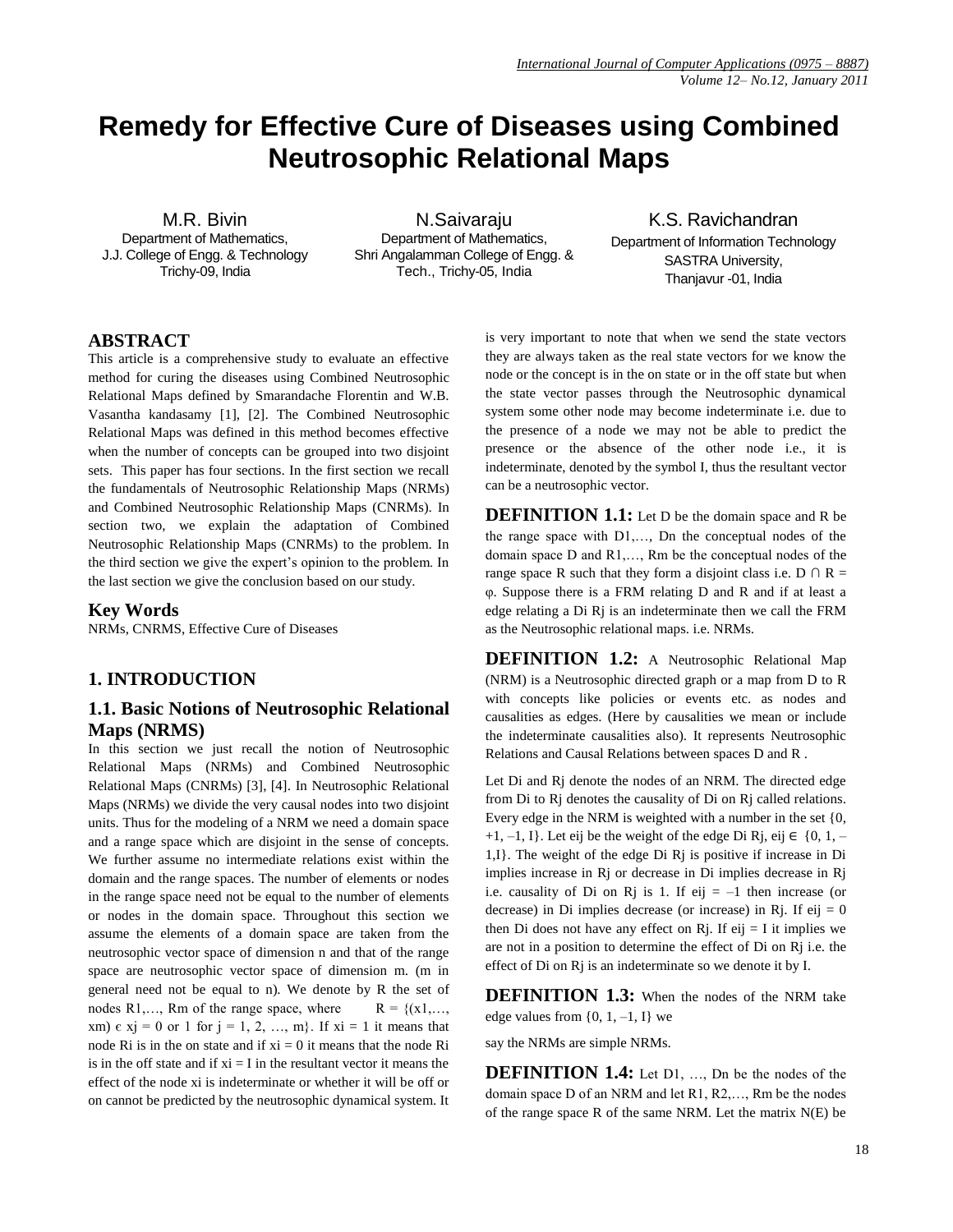defined as  $N(E) = (eij)$  where eij is the weight of the directed edge Di Rj (or Rj Di) and eij  $\in \{0, 1, -1, I\}$ . N (E) is called the Neutrosophic Relational Matrix of the NRM

.**DEFINITION 1.6:** Let D1, …, Dn and R1,…, Rm denote the nodes of a NRM. Let  $A = (a_1, \ldots, a_n)$ ,  $ai \in \{0, 1, -1\}$ 1} is called the Neutrosophic instantaneous state vector of the domain space and it denotes the on-off position of the nodes at any instant. Similarly let B =  $(b1,..., bn)$  bi  $\in \{0, 1, -1\}$ , B is called instantaneous state vector of the range space and it denotes the on-off position of the nodes at any instant,  $ai = 0$  if ai is off and ai = 1 if ai is on for  $i = 1, 2, ..., n$ . Similarly, bi = 0 if bi is off and bi = 1 if bi is on for  $i = 1, 2, \ldots, m$ .

**DEFINITION 1. 7:** Let D1,..., Dn and R1, R2,..., Rm be the nodes of a NRM. Let Di Rj

(or Rj Di) be the edges of an NRM,  $j = 1, 2, \ldots, m$  and  $i = 1$ , 2,…, n. The edges form a directed cycle. An NRM is said to be a cycle if it possess a directed cycle. An NRM is said to be acyclic if it does not possess any directed cycle.

**DEFINITION 1. 8:** A NRM with cycles is said to be a NRM with feedback.

**DEFINITION 1. 9:** When there is a feedback in the NRM i.e. when the causal relations flow through a cycle in a revolutionary manner the NRM is called a Neutrosophic dynamical system

**DEFINITION 1. 10:** Let Di Rj (or Rj Di)  $1 \le i \le m$ ,  $1 \le$  $i \leq n$ , when R<sub>j</sub> (or D<sub>i</sub>) is switched on and if causality flows through edges of a cycle and if it again causes Rj (or Di ) we say that the Neutrosophical dynamical system goes round and round. This is true for any node Rj ( or Di ) for  $1 \le j \le m$  (or  $1 \le$  $i \leq n$ ). The equilibrium state of this Neutrosophical dynamical system is called the Neutrosophic hidden pattern.

**DEFINITION 1.11:** If the equilibrium state of a Neutrosophical dynamical system is a unique Neutrosophic state vector, then it is called the fixed point. Consider an NRM with R1, R2, …, Rm and D1, D2,…, Dn as nodes. For example let us start the dynamical system by switching on R1 (or D1). Let us assume that the NRM settles down with R1 and Rm (or D1 and Dn) on, or indeterminate on, i.e. the Neutrosophic state vector remains as  $(1, 0, 0, \ldots, 1)$  or  $(1, 0, 0, \ldots)$  (or  $(1, 0, 0, \ldots)$ ) or  $(1, 0, 0, \ldots I)$  in D), this state vector is called the fixed point.

**DEFINITION 1.12:** If the NRM settles down with a state vector repeating in the form  $A1 \rightarrow A2 \rightarrow A3 \rightarrow ... \rightarrow Ai$  $\rightarrow$  A1 (or B1  $\rightarrow$  B2  $\rightarrow$  ...  $\rightarrow$  Bi  $\rightarrow$  B1) then this equilibrium is called a limit cycle.

# **METHODS OF DETERMINING THE HIDDEN PATTERN**

Let R1, R2,…, Rm and D1, D2,…, Dn be the nodes of a NRM with feedback. Let N(E)

be the Neutrosophic Relational Matrix. Let us find the hidden pattern when D1 is switched on i.e. when an input is given as a vector;  $A1 = (1, 0, ..., 0)$  in D; the data should pass through the relational matrix N(E). This is done by multiplying A1 with the Neutrosophic relational matrix N(E). Let  $A1N(E) = (r1, r2,...,$ rm) after thresholding and updating the resultant vector we get A1E  $\in$  R, Now let B = A1E we pass on B into the system  $(N(E))^T$  and obtain  $B(N(E))^T$ . We update and threshold the vector  $B(N(E))^T$  so that  $B(N(E))^T \in D$ . This procedure is repeated till we get a limit cycle or a fixed point.

**DEFINITION 1. 13:** Finite number of NRMs can be combined together to produce the

joint effect of all NRMs. Let N(E1), N(E2),…, N(Er) be the Neutrosophic relational matrices of the NRMs with nodes R1,…, Rm and D1,…,Dn, then the combined NRM is represented by the neutrosophic relational matrix  $N(E) = N(E1)$  $+ N(E2) + ... + N(Er)$ .

## **Description of the Problem and Justification for using Combined NRM Model**

The achievement of Science has paved way for more and more Research and development in the field of medicine. As a result it is seen that thousands and thousands of valuable lives are being saved in every seconds all over the world. Because nowa-days there is a pill for every ill. At the same time it is of greater concern that so many tragic deaths are taking place due to easily curable diseases. None can turn a blind eye to this. What are the factors causing this tragedy? To what extent? Firstly the blame starts from the individual who suffers from an illness. His negligence, lack of time, fear of expenses, blind belief in advertisements, and little knowledge gathered from here and there about the diseases and medicines, nonavailability of doctors nearby etc compel him even go for selfmedication. Self medication in most of the cases is very dangerous and can cause serious medical complications. In some cases the "Fast Food "culture is being followed towards medication also. They consult the doctor available nearby and blindly consume the medicines prescribed by him because of quick relief from the illness is preferred, without giving due thought to the type and severity of the disease. Even quacks are consulted and taken advice from. This practice is imminent among low income groups in general and also among illiterate rural poor in particular. Unqualified and Underqualified doctors not being able to diagnose the disease correctly may prescribe medicines that may cause a "magic effect" to the patient. Overlooking the killing "side effects "of some medicines and subjecting the patients to undergo various tests like X-rays, Scanning etc which are unnecessary in that context are also cannot be ruled out. Committing medical errors, circulating life expired medicines , giving false hope , not diverting patient to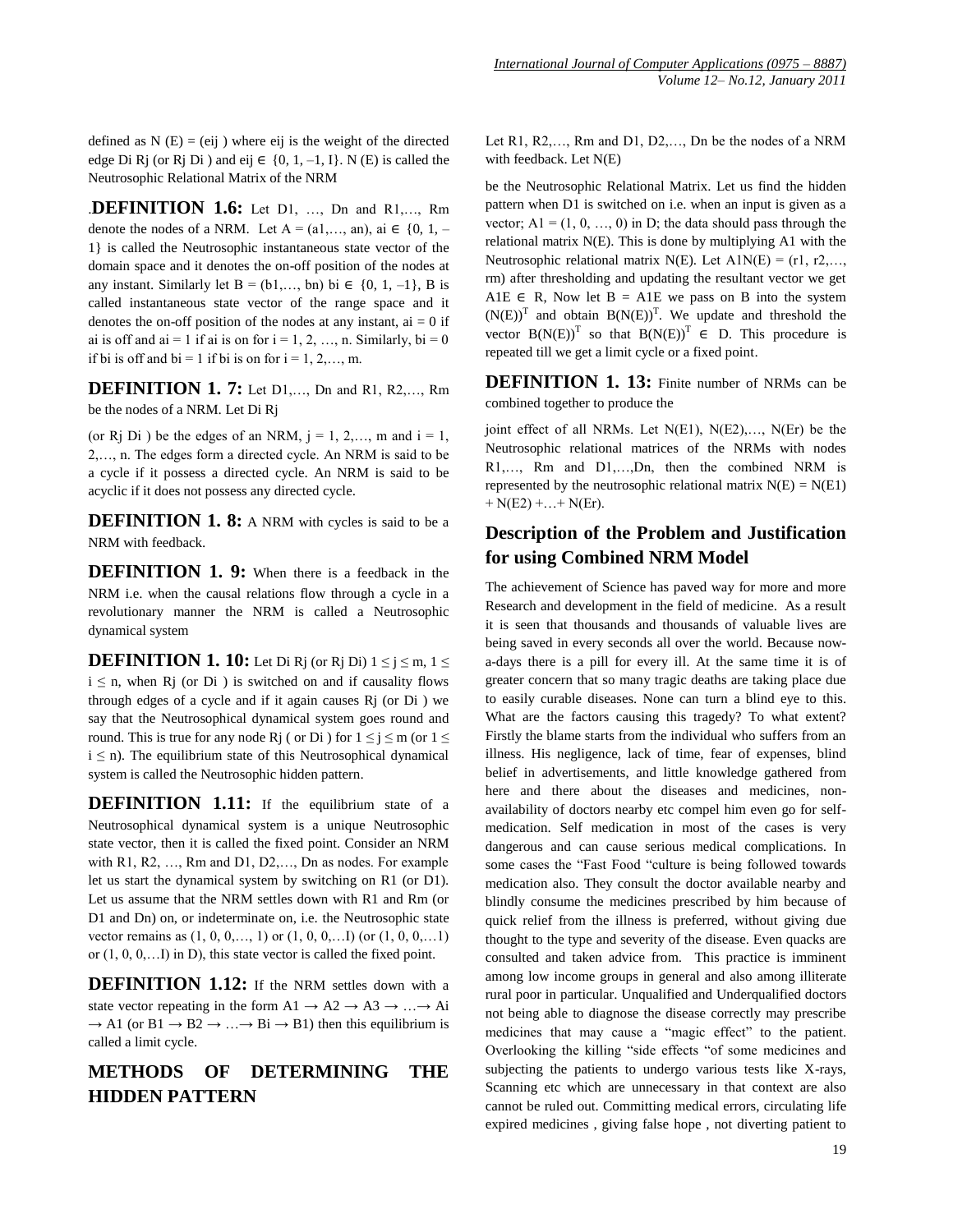other hospitals having better facilities are also very common. They prefer pill to ill forgetting moral responsibility and professional ethics. When considering the above facts, it is not impertinent to say that it is our social responsibility to carry out a deep study about this problem and the conclusion drawn to be made public to create a general awareness among the people. Since from our linguistic questionnaire and the field of study, we observed that most of the attributes and their relations were dominated by uncertainty and impreciseness [5], [6]. Also the data is an unsupervised one and when the number of concepts can be grouped into two disjoint sets, no statistical tool other than neutrosophic tool has the capacity to analyze effectively and can give the hidden pattern. Hence it is chosen here.

### **2. ADAPTATION OF FRM TO THE PROBLEM**

Using the linguistic questionnaire and the experts opinion [7],[8],we divide the very causal associations into two disjoint units, a domain space (Doctor) and a range space (Patient) which are disjoint in the sense of concepts. Using the opinion we obtain the hidden patterns. We have taken as the concepts / nodes of domain only 7 notions which pertain to the Doctor.

D1 – Negligence to discuss the problem faced by the patients in detail.

- D2 Quacks acting as specialists
- D3 Under qualification and Lack of experience
- D4 Prescribing substitute medicines with

deadly side effects.

- D5 Incorrect diagnosis
- D6 Business motive
- D7 Stress response from Doctors

D1, D2,..., D7 are elements related to the doctor's opinion which is taken as the domain space. We have taken only 6 nodes / concepts related to the patients in this study. These concepts form the range space which is listed below.

P1 – Lack of interest in consulting competent

doctors.

- P2 Self- medication
- P3 Negligence to diseases and Irregularity in taking drugs
- P4 Not expressing about the health to the doctor properly.
- P5 Lack of guidance
- P6 Poverty and Economic Crisis

### **3. EXPERT'S OPINION**

The directed graph and the associated relational matrix A as given by the first expert is given below.



Α

Suppose we consider the node P5 to be in the on state and rest of the nodes in the off state. That is the Lack of guidance is in the ON state and the rest of the nodes are in the off state

(i.e.  $X0 = [0 \ 0 \ 0 \ 0 \ 1 \ 0]$ , the effect of the dynamical system is given below.

Let X0 = [0 0 0 0 1 0]  
\nX0 AT = [0 1 1 0 1 I I] = Y0  
\nY0 A = [I2 + 2 2I I+12I+2 2I2 + 3 I2 + 3]  
\n
$$
\rightarrow
$$
 [1 I 1 1 1 1] = X1  
\n $X_1 A^T$  = [I 4 I<sup>2</sup>+I+2 2I 5 I 4I+2]  
\n $\rightarrow$  [I 1 1 I 1 I 1] = Y<sub>1</sub>  
\n $Y_1 A$  = [I+2 I+1 2 2I<sup>2</sup>+I+3 I<sup>2</sup>+I+3  
\nI<sup>2</sup>+I+3 ]  
\n $\rightarrow$  [1 1 1 1 1 1] = X<sub>2</sub>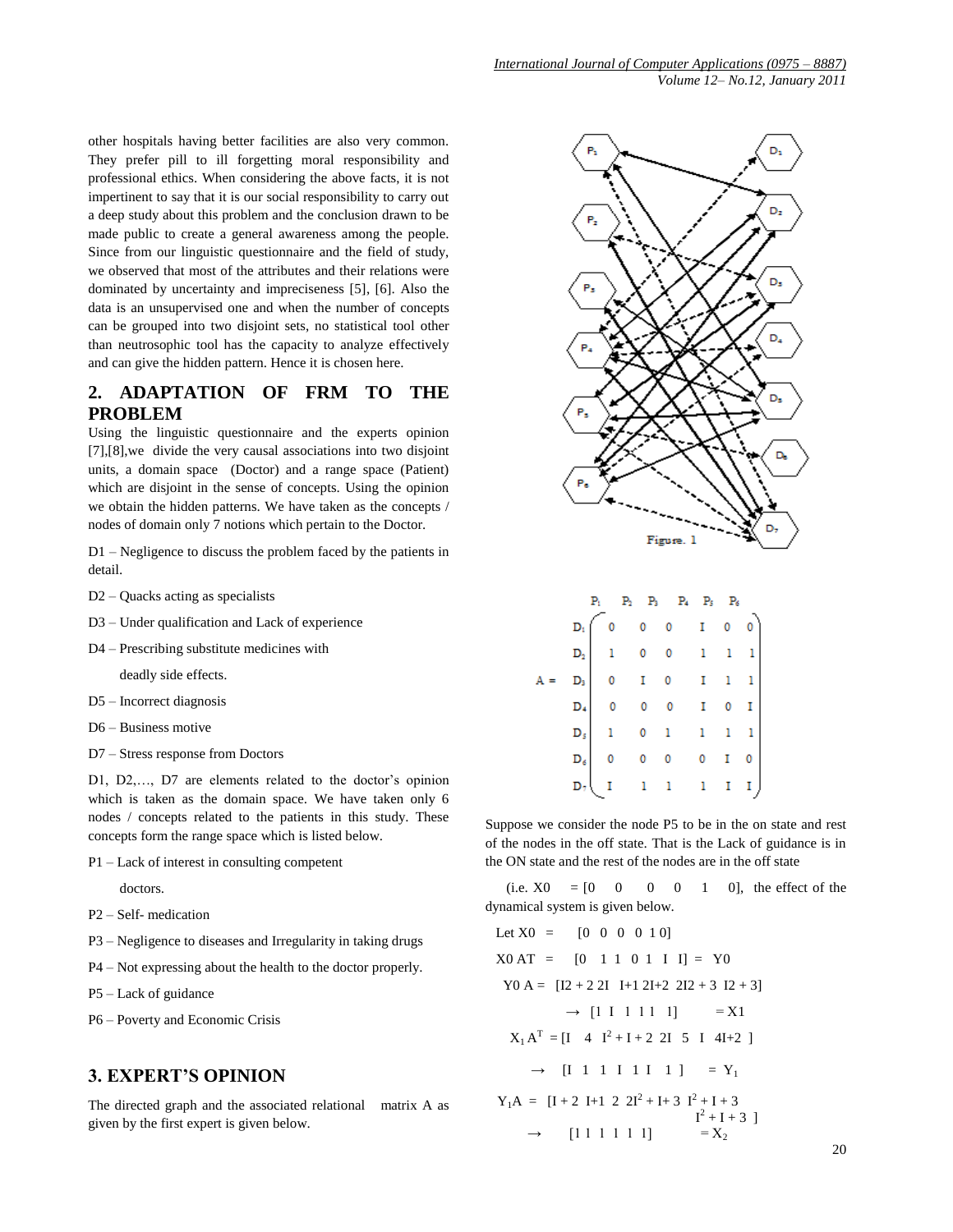$$
X_2 A^T = [I \ 4 \ 2I + 2 \ 2I \ 5 \ I \ 3I + 3 ]
$$
  
\n
$$
\rightarrow [I \ 1 \ 1 \ 1 \ 1 \ 1 \ 1 \ ] = Y_1
$$
  
\n
$$
Y_1 A = [I + 2 \ I + 1 \ 2 \ 2I^2 + I + 3 \ I^2 + I + 3]
$$

$$
I^2 + I + 3 \quad | \rightarrow [11 \ 1 \ 1 \ 1 \ 1 \ 1] \qquad = X_2
$$

 After updating and thresholding the instantaneous vector at each stage we obtain the following chain.

 $X_0 \to Y_0 \to X_1 \to Y_1 \to X_2 \to Y_1 \to X_2$ ,  $X_0$  is the fixed point. According to first expert's opinion, when the concept  $P_5$  is in the ON state, the following concepts  $P_1$ ,  $P_2$ ,  $P_3$ ,  $P_4$ ,  $P_6$ ,  $D_2$ ,  $D_3$  $, D_5, D_7$  are also becomes ON state and  $D_1, D_4, D_6$  becomes indeterminate state denoted by 'I'.

The directed graph and the associated relation matrix B as given by the second expert is given below.



Figure 2

|  | $\begin{array}{cccccc} & & & & \\ & P_1 & P_2 & P_3 & P_4 & P_5 & P_6 \\ & 0 & 0 & 0 & 1 & 1 & 1 \\ & 1 & 0 & 0 & 0 & 0 & 0 \\ & 1 & 0 & 0 & 1 & 1 & 1 \\ & 1 & 0 & 0 & 1 & 1 & 1 \\ & 1 & 0 & 0 & 0 & 0 & 1 \\ & 1 & 0 & 1 & 1 & 0 & 1 \\ & 1 & 0 & 1 & 1 & 0 & 1 \\ & 1 & 0 & 0 & 0 & 0 & 1 & 0 \\ & 0 & 0 & 0 & 0 & 1 & 0 & 0 \\ & 0 & $ |  |  |  |
|--|---------------------------------------------------------------------------------------------------------------------------------------------------------------------------------------------------------------------------------------------------------------------------------------------------------------------------------------------|--|--|--|

Suppose we consider the node P5 to be in the on state and rest of the nodes in the off state. That is the Lack of guidance is in the ON state and the rest of the nodes are in the off state (i.e.  $X0 = [0 \ 0 \ 0 \ 0 \ 1 \ 0]$ , the effect of the dynamical system is given below.

Let 
$$
X_0 = [0 \ 0 \ 0 \ 0 \ 1 \ 0]
$$
  
\n $X_0 B^T = [1 \ 0 \ 1 \ 0 \ 0 \ 1 \ 0] = Y_0$   
\n $Y_0 B = [I \ 0 \ 0 \ 1 + 1 \ 2I^2 + 1 \ 2I]$   
\n $X_1 B^T = [I^2 + 2 \ 1^2 \ 3I + 1 \ 2I \ 2I + 1 \ 1 \ 1 \ 1]$   
\n $\rightarrow [1 \ 1 \ 1 \ 1 \ 1 \ 1 \ 1] = Y_1$   
\n $Y_1 B = [I^2 + I + 2 \ 1 \ 2 \ 4 \ 1^2 + I + 1 \ 2I + 2]$   
\n $\rightarrow [11 \ 1 \ 1 \ 1 \ 1] = X_2$   
\n $X_2 B^T = [I + 2 \ I + 3 \ 2 \ 4 \ 1 \ 3]$   
\n $\rightarrow [11 \ 1 \ 1 \ 1 \ 1] = X_2$   
\n $Y_2 B = [I^2 + 3 \ 1 \ 2 \ 4 \ 1^2 + I + 1 \ 1 + 3]$   
\n $\rightarrow [11 \ 1 \ 1 \ 1] = X_2$   
\n $P_1$   
\n $P_2$   
\n $P_3$   
\n $P_4$   
\n $P_5$   
\n $P_6$   
\n $P_7$   
\n $P_8$   
\n $P_9$   
\n $P_1$   
\n $P_2$   
\n $P_3$   
\n $P_4$   
\n $P_5$   
\n $P_6$   
\n $P_7$   
\n $P_8$   
\n $P_9$   
\n $P_9$   
\n $P_9$   
\n $P_1$   
\n $P_2$   
\n $P_3$   
\n $P_4$   
\n $P_5$   
\n $P_6$   
\n $P_7$   
\n $P_8$   
\n $P_9$   
\n $P_9$   
\n $P_9$   
\n $P_9$ 

Figure 3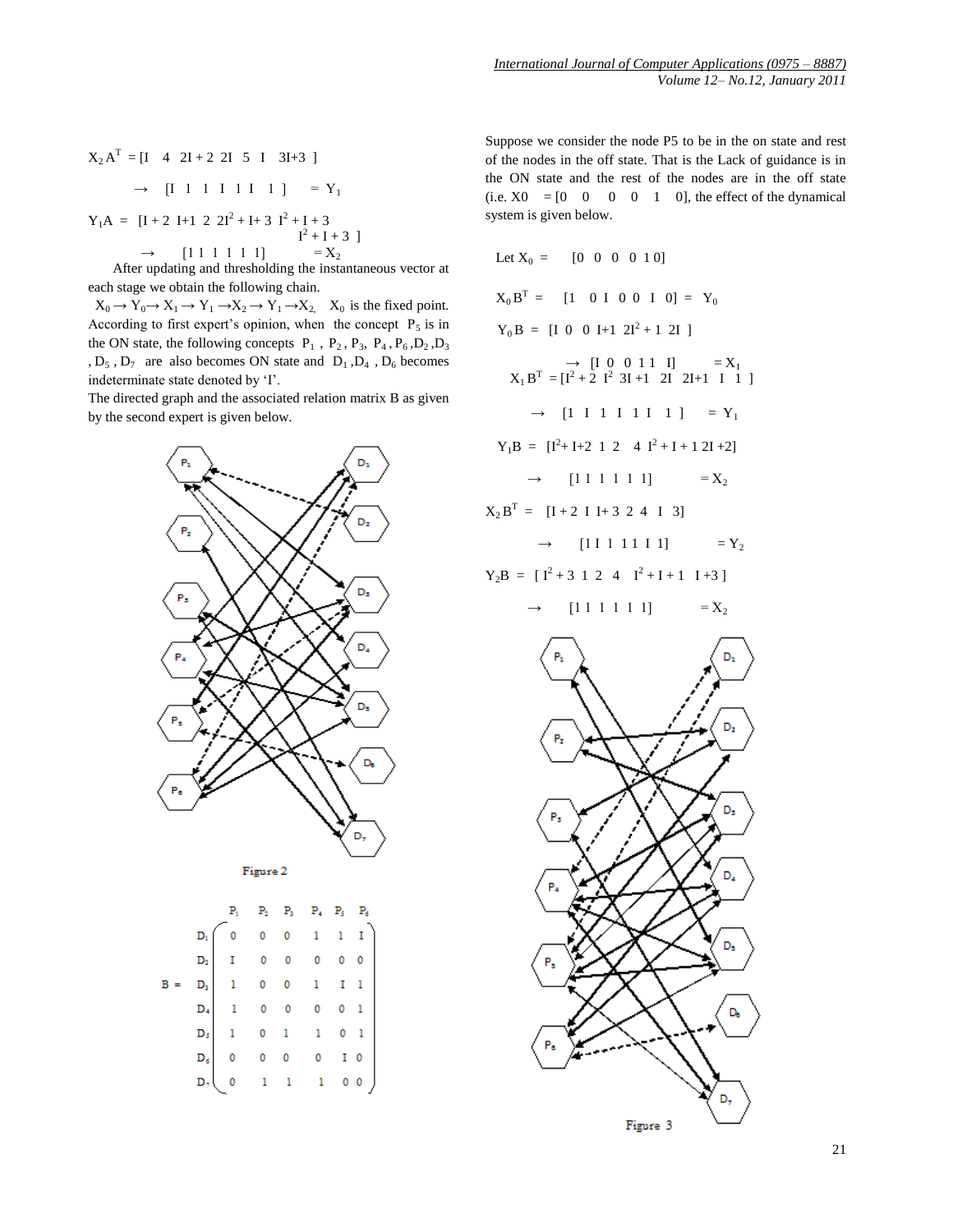|  | $\begin{array}{c ccccccccc} & & & & & & & \\ & P_1 & & P_2 & & P_3 & & P_4 & & P_3 & & P_6 \\ & & 0 & & 0 & & 0 & & 1 & & 1 & & 0 \\ & & 0 & & 1 & & 1 & & 0 & & 1 & & 0 \\ & & 0 & & 1 & & 0 & & 1 & & 1 & & 1 \\ & & 0 & & 0 & & 1 & & 1 & & 1 & & 1 \\ & & 1 & & 0 & & 0 & & 1 & & 1 & & 1 \\ & & 1 & & 0 & & 0 & & 1 & & 1 & & 1 \\ & & 1 & & 0 & & 0 & & 0 & & 0 &$ |  |  |  |
|--|--------------------------------------------------------------------------------------------------------------------------------------------------------------------------------------------------------------------------------------------------------------------------------------------------------------------------------------------------------------------------|--|--|--|

After updating and thresholding the instantaneous vector at each stage we obtain the following chain.

 $X_0 \to Y_0 \to X_1 \to Y_1 \to X_2 \to Y_2 \to X_2$ ,  $X_0$  is the fixed point. According to second expert's opinion, when the concept  $P_5$  is in the ON state, the following concepts  $P_1$ ,  $P_2$ ,  $P_3$ ,  $P_4$ ,  $P_6$ ,  $D_1$ ,  $D_3$ ,  $D_4$ ,  $D_5$ ,  $D_7$  are also becomes ON state and  $D_2$ ,  $D_6$ becomes indeterminate state denoted by 'I'. The directed graph and the associated relational matrix C as given by the third expert is given below.

Suppose we consider the node  $P_5$  to be in the on state and rest of the nodes in the off state. That is the Lack of guidance is in the ON state and the rest of the nodes are in the off state.

(i.e.  $X_0 = [0 \ 0 \ 0 \ 0 \ 1 \ 0]$ , the effect of the dynamical system is given below. Let  $X_0 = [0 \ 0 \ 0 \ 0 \ 1 \ 0]$ 

$$
X_0 C^T = [I \t 1 \t 1 \t 1 \t 1 \t 0 \t 1] = Y_0
$$
  
\n
$$
Y_0 C = [2 \t 2 \t 2 \t 1^2 + 4 \t 1^2 + 5 \t 3]
$$
  
\n
$$
\rightarrow [1 \t 1 \t 1 \t 1 \t 1 \t 1] = X_1
$$
  
\n
$$
X_1 C^T = [2I \t 3 \t 4 \t 4 \t 1 \t 3]
$$
  
\n
$$
\rightarrow [I \t 1 \t 1 \t 1 \t 1 \t 1 \t 1] = Y_1
$$
  
\n
$$
Y_1 C = [2 \t 2 \t 2 \t 1^2 + 4 \t 1^2 + 5 \t 1^2 + 3]
$$
  
\n
$$
\rightarrow [1 \t 1 \t 1 \t 1 \t 1 \t 1] = X_1
$$

After updating and thresholding the instantaneous vector at each stage we obtain the following chain.

 $X0 \rightarrow Y0 \rightarrow X1 \rightarrow Y1 \rightarrow X1$ ,  $X0$  is the fixed point. According to third expert's opinion, when the concept P5 is in the ON state, the following concepts P1, P2 , P3, P4, P6, D2, D3, D4, D5, D7 are also becomes ON state and D1 , D6 becomes indeterminate state denoted by "I".

The Combined directed graph and the associated relational matrix D after updating is given below.



Figure 4

Suppose we consider the node  $P_5$  to be in the on state and rest of the nodes in the off state. That is the Lack of guidance is in the ON state and the rest of the nodes are in the off state

(ie.  $X_0 = [0 \ 0 \ 0 \ 0 \ 1 \ 0]$ , the effect of the dynamical system is given below.

Let 
$$
X_0 = [0 \ 0 \ 0 \ 0 \ 1 \ 0]
$$
  
\n $X_0 D^T = [1 \ 1 \ 1 \ 1 \ 1 \ 1 \ 1] = Y_0$   
\n $Y_0 D = [I+4 \ 3 \ 3 \ 6 \ I^2 + 6 \ I^2 + 2I+4]$